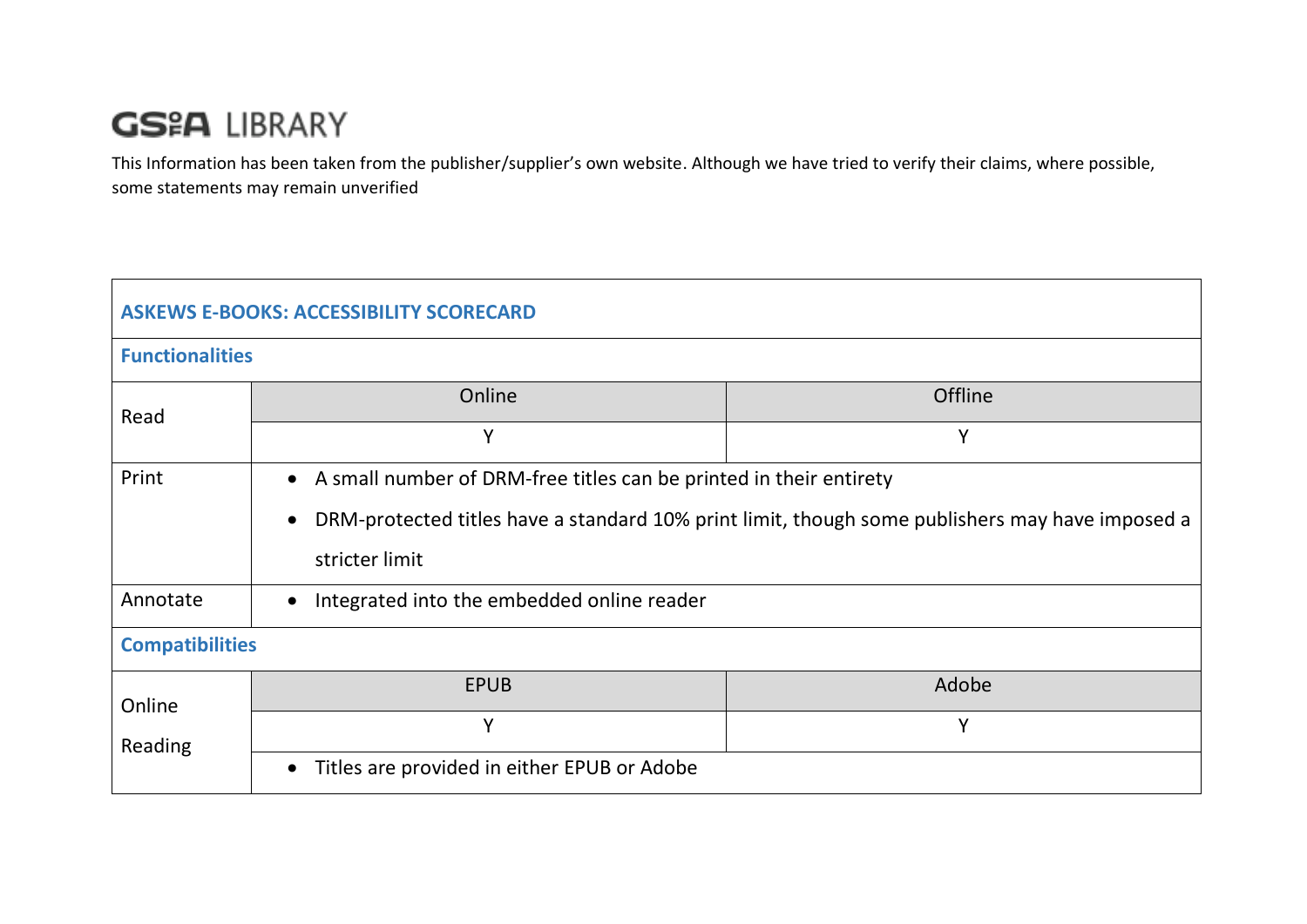|                           | EPUB files are designed for accessibility and are composed of HTML text that can be used with<br>$\bullet$<br>screen readers and accessibility tools<br>Adobe files are less accessible, and may provide some challenges to screen readers and<br>$\bullet$<br>accessibility tools, though an ASCII layer can be activated                                                   |             |                 |                  |                      |           |
|---------------------------|------------------------------------------------------------------------------------------------------------------------------------------------------------------------------------------------------------------------------------------------------------------------------------------------------------------------------------------------------------------------------|-------------|-----------------|------------------|----------------------|-----------|
| Offline<br><b>Reading</b> | Most titles are DRM-protected when downloaded and require Adobe Digital Editions. Some screen<br>readers will work with ADE, though some will not<br>ADE is installed on machines within GSA Library.<br>Full-text of a small number of titles are DRM-free when downloaded and can be used with any<br>compatible program, including screen readers and accessibility tools |             |                 |                  |                      |           |
|                           | <b>JAWS</b>                                                                                                                                                                                                                                                                                                                                                                  | <b>NVDA</b> | <b>TalkBack</b> | <b>VoiceOver</b> | Read & Write<br>Gold | ClaroRead |
|                           | Y                                                                                                                                                                                                                                                                                                                                                                            | Y           |                 |                  | Y                    | Y         |
| Screen<br>Readers         | The embedded online reader includes a fully integrated text-to-speech reader, and in most<br>instances this will provide the most satisfactory experience<br>The external screen readers marked Y above have been specifically tested, but non-tested readers<br>may also work<br>EPUB or DRM-Free files should be accessible with most external readers                     |             |                 |                  |                      |           |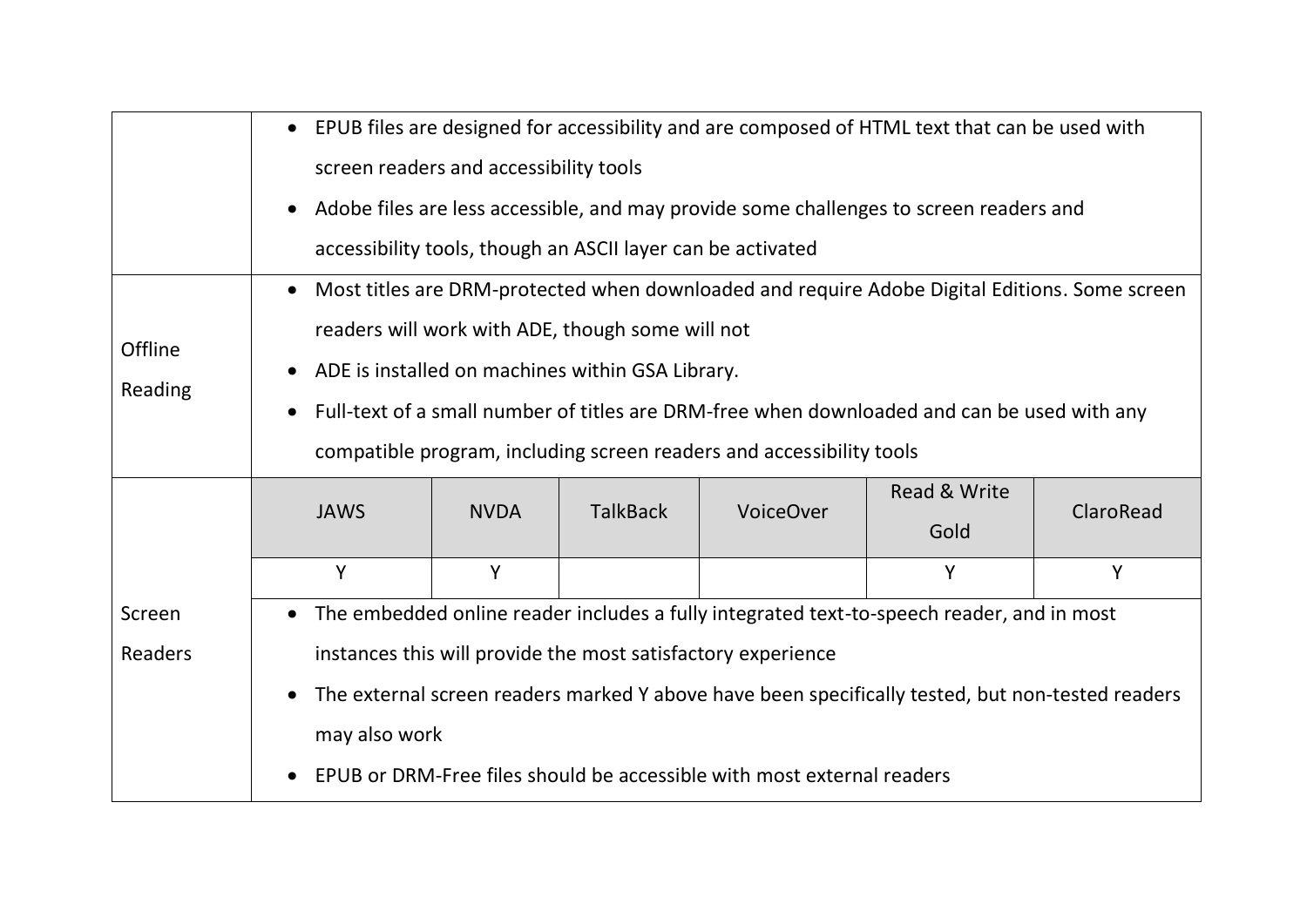|                                        | Adobe files are less accessible, and may provide some challenges to screen readers and<br>$\bullet$                |  |
|----------------------------------------|--------------------------------------------------------------------------------------------------------------------|--|
|                                        | accessibility tools                                                                                                |  |
| Image                                  | As alt tags are supplied by publishers, some files may not be fully compliant<br>$\bullet$                         |  |
| Description                            |                                                                                                                    |  |
| Keyboard                               | Supported. Shortcuts listed at https://www.vlebooks.com/Vleweb/Help/AccessibilityGuidance                          |  |
| Shortcut                               |                                                                                                                    |  |
| Navigation                             |                                                                                                                    |  |
| <b>Customisation: Website/Platform</b> |                                                                                                                    |  |
| Contrast                               | Customisable via 'Edit Accessibility Settings' on the left side of each screen. Settings are retained<br>$\bullet$ |  |
|                                        | for any subsequent visits to the platform                                                                          |  |
| Font                                   | Customisable via 'Edit Accessibility Settings' on the left side of each screen. Settings are retained              |  |
|                                        | for any subsequent visits to the platform                                                                          |  |
| Background                             | Customisable via 'Edit Accessibility Settings' on the left side of each screen. Settings are retained<br>$\bullet$ |  |
| Colour                                 | for any subsequent visits to the platform                                                                          |  |
| <b>Customisation: Embedded Reader</b>  |                                                                                                                    |  |
| Background                             | Customisable with 8 colours                                                                                        |  |
| Colour                                 |                                                                                                                    |  |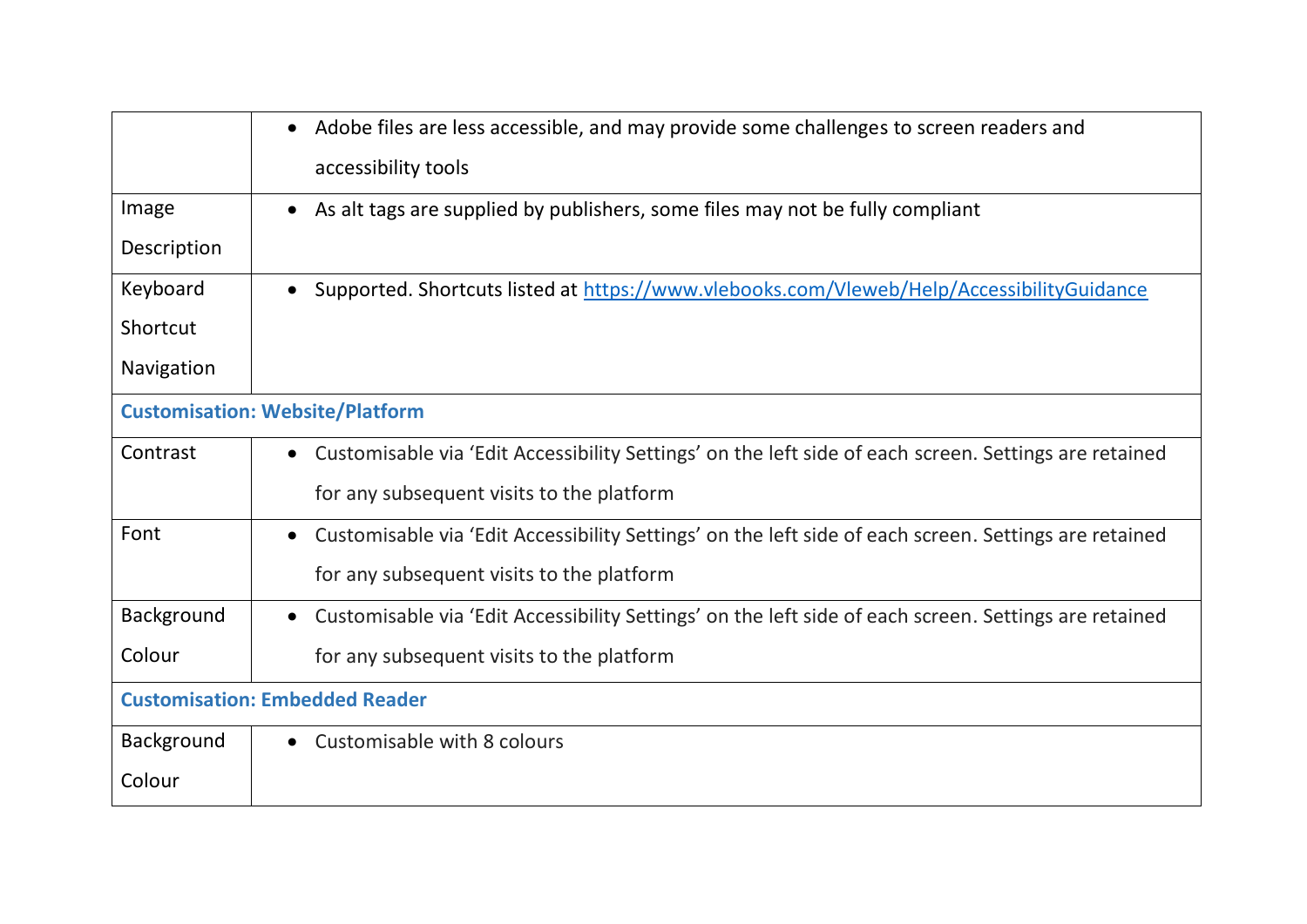| Contrast            | • Uncustomisable. Users would require browser plugin such as Chrome's 'High Contrast' |  |
|---------------------|---------------------------------------------------------------------------------------|--|
| Layout              | Page rotation and single page/double page available<br>$\bullet$                      |  |
| Magnification       | • 20 levels available                                                                 |  |
| Font                | Uncustomisable<br>$\bullet$                                                           |  |
| <b>Requirements</b> |                                                                                       |  |
| <b>Browser</b>      | Internet Explorer: 8 or above<br>$\bullet$                                            |  |
|                     | Firefox: 4 or above<br>$\bullet$                                                      |  |
|                     | Chrome: 12 or above<br>$\bullet$                                                      |  |
|                     | Safari: 5 or above<br>$\bullet$                                                       |  |
| <b>OS</b>           | $\bullet$ Mac                                                                         |  |
|                     | $\bullet$ PC                                                                          |  |
| Mobile OS           | • iOS: 5.0 or above                                                                   |  |
|                     | Android: 4.0 or above<br>$\bullet$                                                    |  |
| App                 | $\bullet$ iOS                                                                         |  |
|                     | Android<br>$\bullet$                                                                  |  |